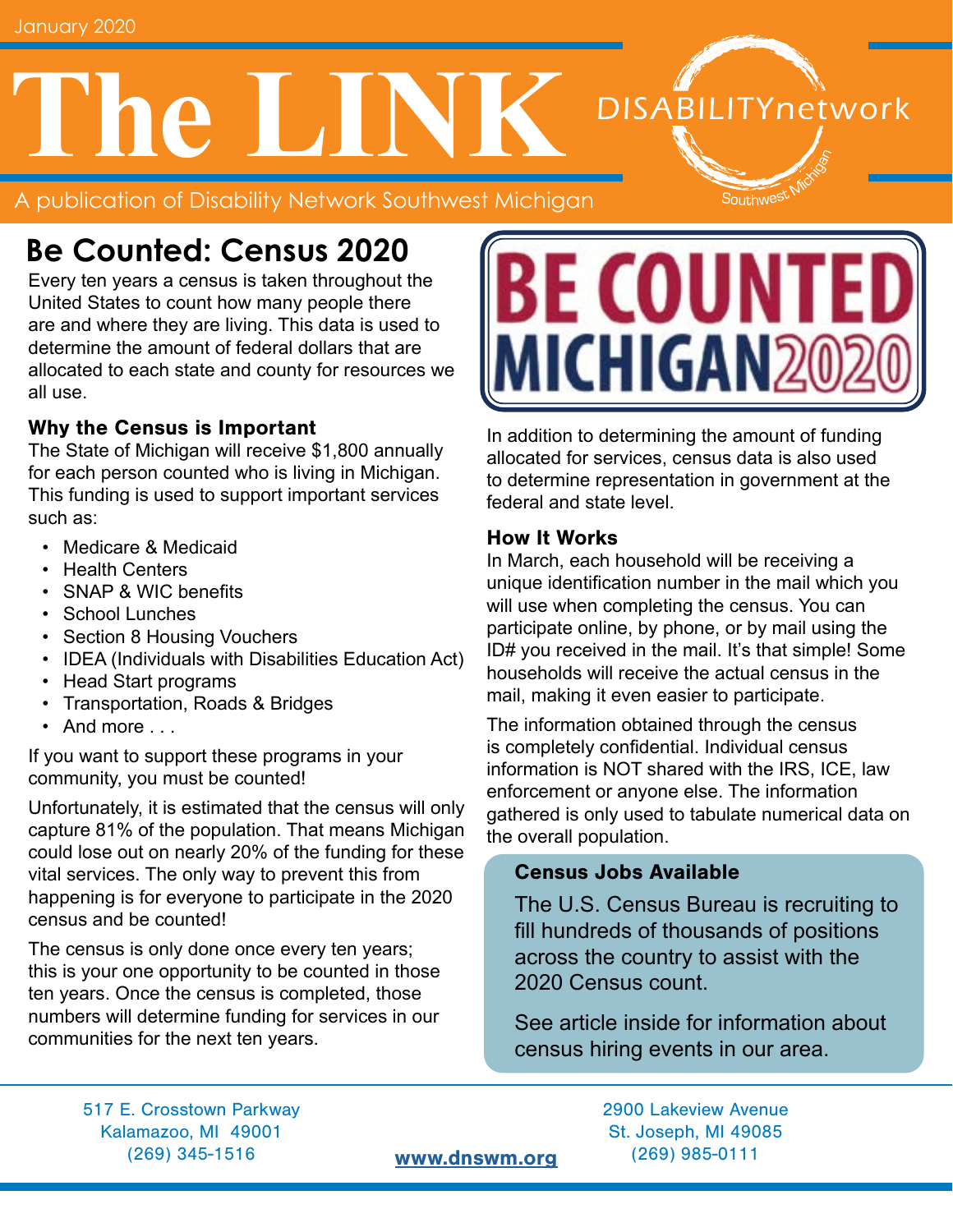# *Patient No More* **Exhibition at Kalamazoo Valley Museum Explores the Fight for Disability Rights**

A new traveling exhibition titled *Patient No More: People with Disabilities Securing Civil Rights* will be on display at the Kalamazoo Valley Museum from February 9 through June 7, 2020.

In this exhibition, visitors will learn how the protesters built networks of support from unions to the Black Panthers, influenced the media and changed the language used to report on the protest and the controversies of 504 with regard to race and deafness. Above all, this exhibition reminds all of us that disabilities are a source of creativity and innovation, not pity or tragedy.

#### Special Event to Kick Off the Exhibition



The Kalamazoo Valley Museum has scheduled an educational event titled *Civil Rights for People with Disabilities* as part of their "Sunday Series" to kick off this exhibition. Disability Network Southwest Michigan will provide an insightful look at the history of activism by people



with disabilities and allies to secure the civil rights guaranteed to all Americans. The event is free, but space is limited. Tickets must be obtained and presented 15 minutes prior to the event. For more information about this event and the exhibition, please visit [www.kalamazoomuseum.org](https://www.kalamazoomuseum.org/).

**Kalamazoo: Sunday, February 9 1:30 – 2:30 PM**  Kalamazoo Valley Museum | 230 N. Rose Street, Kalamazoo

# **Ableism 101 & 102 Workshops**

In it's simplest form, ableism is the belief system that tells us it is better to be non-disabled than it is to be disabled. Ableism also examines disability discrimination on a systemic level by looking at the ways our society designs physically and socially segregated systems.

We offer an introduction to the concept of ableism in Ableism 101. Ableism 102 builds on what you learned in 101 with a deeper examination of the causes and impacts of ableism and what it means to be truly inclusive. (Please note you must have attended 101 prior to attending 102.) Please pre-register online at [bit.ly/March2020Ableism](http://bit.ly/March2020Ableism) or contact Miranda at (269) 345-1516 x120. Let us know if you need an accommodation to participate.

#### **Ableism 101**

**Battle Creek: Tuesday, March 3 9:00 – 11:30 AM** United Way of the Battle Creek & Kalamazoo Region | 34 W. Jackson St., Ste. 4B

Kalamazoo: Wednesday, March 4 9:00 - 11:30 AM Disability Network Southwest Michigan | 517 E. Crosstown Parkway

#### **Ableism 102**

**Kalamazoo: Thursday, March 5 4:30 – 8:00 PM**  Disability Network Southwest Michigan | 517 E. Crosstown Parkway

Disability Network Southwest Michigan has a fragrance-free policy. For the well-being of those with scent sensitivities, please do not wear scented products when visiting our office or attending events.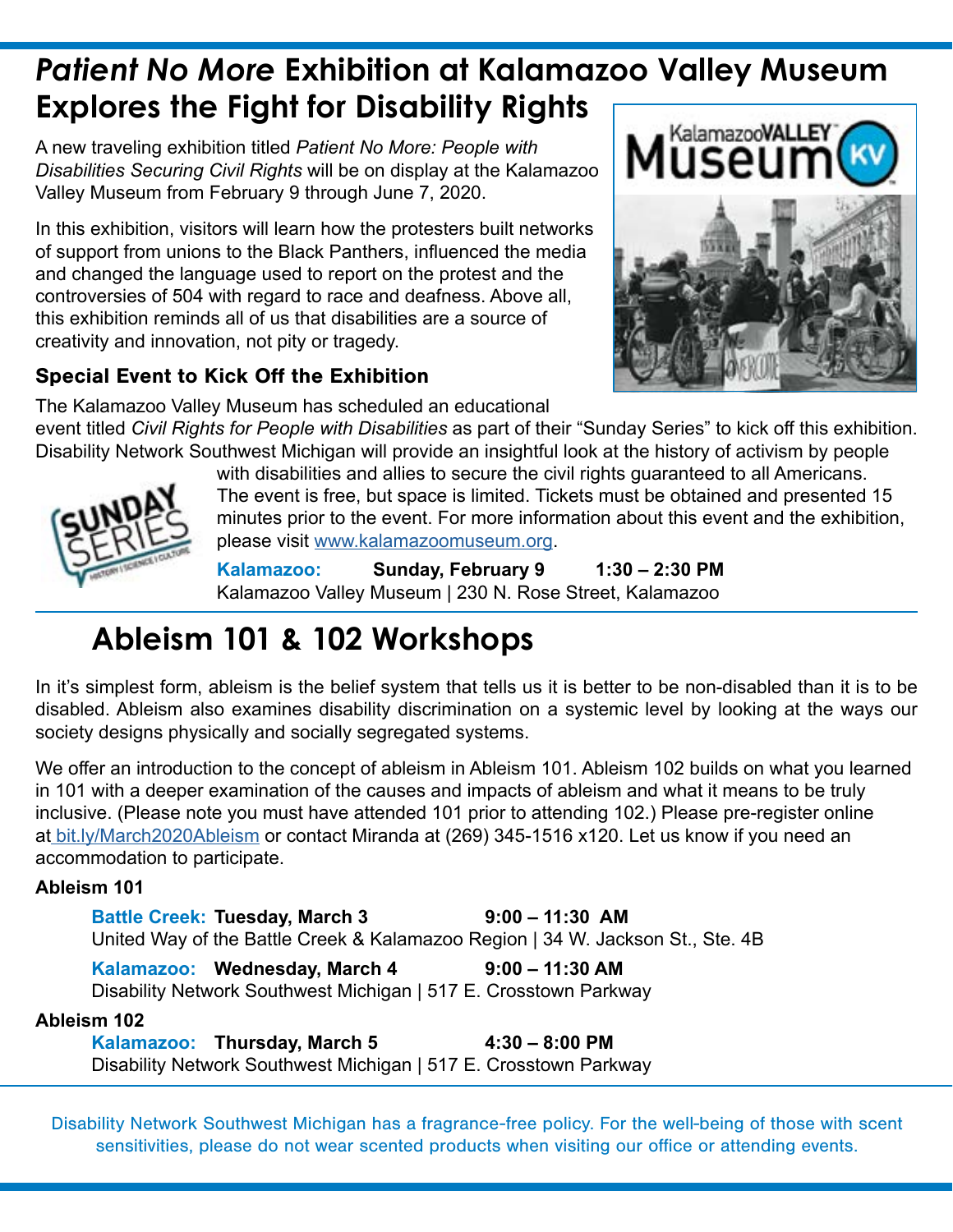

### **Join Us for Movies & Discussion**

Here's a list of the Movie & Discussion events we have lined up this winter. Use the online registration links to sign up for the events or contact Miranda at (269) 345-1516 x120. Let us know if you need an accommodation to participate. Here are the locations:

**Kalamazoo**: Disability Network Southwest Michigan | 517 E. Crosstown Parkway **Lawrence**: Van Buren ISD Conference Center - Elberta Room | 490 S. Paw Paw Street **St. Joseph:** Disability Network Southwest Michigan | 2900 Lakeview Avenue

#### Defiant Lives

*Defiant Lives* traces the origins of the world-wide disability rights movement. This film tells the stories of the individuals who bravely put their lives on the line to create a better world where everyone is valued and can participate in society. Online Registration: [bit.ly/2020WinterMovies](http://bit.ly/2020WinterMovies)

| Kalamazoo:         | Wednesday, January 22 | 2:00 - 4:00 PM |
|--------------------|-----------------------|----------------|
| <b>St. Joseph:</b> | Thursday, January 23  | 2:00 - 4:00 PM |

#### Intelligent Lives

*Intelligent Lives* stars three pioneering young American adults with intellectual disabilities who challenge perceptions of intelligence as they navigate high school, college, and the workforce. Online Registration: [bit.ly/vbmovies](http://bit.ly/vbmovies)

Lawrence Tuesday, February 4 9:30 - 11:00 AM

#### Far From the Tree

*Far from the Tree* examines the experiences of families in which parents and children are profoundly different from one another in a variety of ways. Online Registration: [bit.ly/2020WinterMovies](http://bit.ly/2020WinterMovies)

| Kalamazoo:         | Tuesday, February 25  | 2:00 - 4:00 PM |
|--------------------|-----------------------|----------------|
| <b>St. Joseph:</b> | Thursday, February 27 | 2:00 - 4:00 PM |

#### The Peanut Butter Falcon

*The Peanut Butter Falcon* is the story of a man with Down syndrome who, after running away from a residential nursing home to pursue his dream of becoming a pro wrestler, befriends an outlaw who becomes his coach and ally. Online Registration: [bit.ly/2020WinterMovies](http://bit.ly/2020WinterMovies)

| Kalamazoo:         | Wednesday, March 18 | 2:00 - 4:00 PM |
|--------------------|---------------------|----------------|
| <b>St. Joseph:</b> | Thursday, March 19  | 2:00 - 4:00 PM |

#### Who Cares About Kelsey?

*Who Cares About Kelsey?* documents the lives of students with emotional/behavioral challenges and shows innovative educational approaches that help these students to succeed while improving the overall school culture and climate. Online Registration:http://bit.ly/vbmovies

**Lawrence**: Tuesday, March 24 9:30 - 11:00 am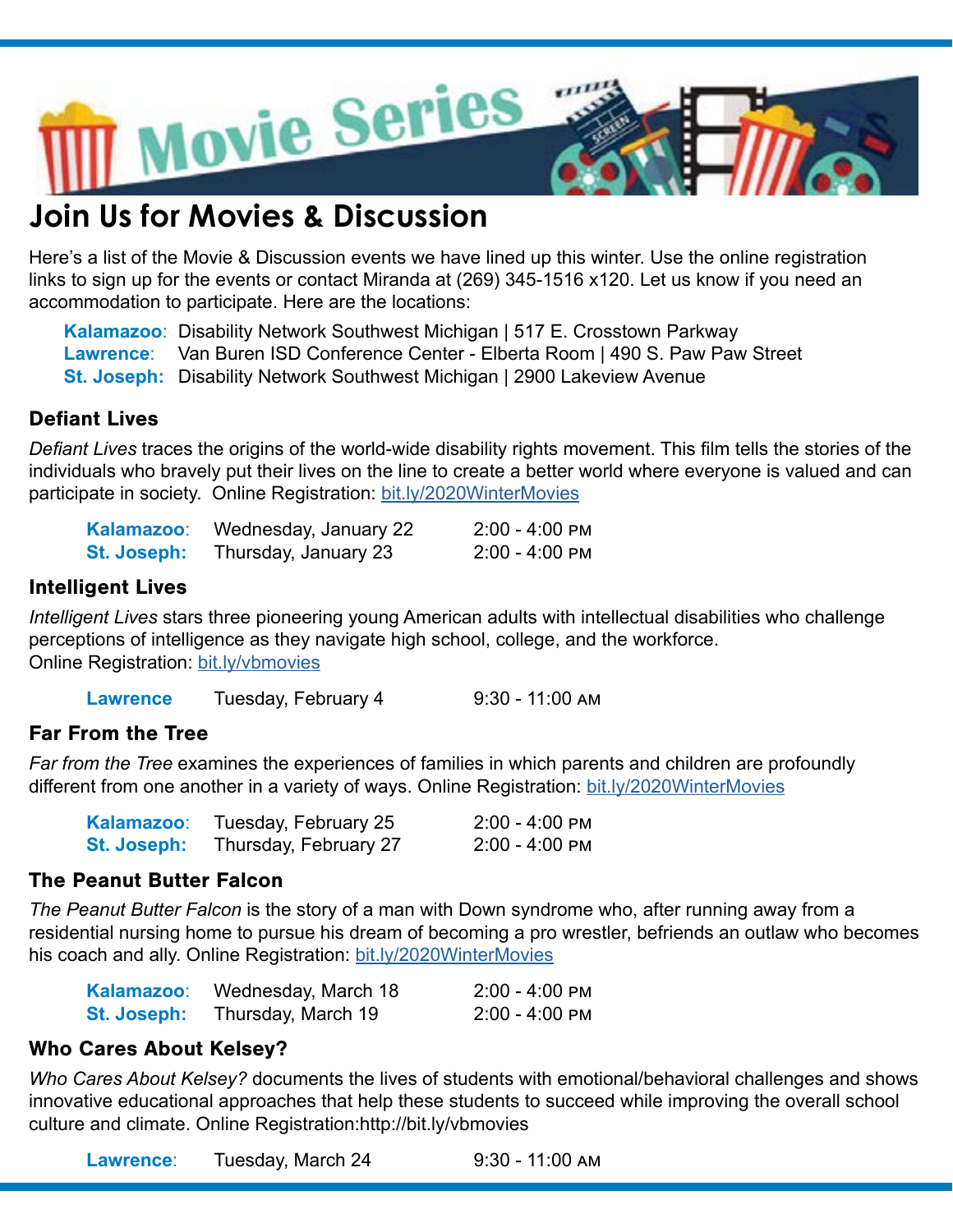### **Removing Barriers Can Broaden Your Horizons**

Kacie was first referred to Disability Network Southwest Michigan through the Veterans Vocational Rehabilitation program. Through this program, our staff works with veterans to remove barriers to employment that exist due to a disability. Kacie has post-traumatic stress disorder (PTSD) and experiences chronic pain due to neurological causes.

Our staff met with Kacie to develop an Independent Living Plan which would outline her independent living goals, identify what barriers exist, and lay out the best path for achieving those goals. Due to her PTSD, Kacie had become quite reclusive; aside from her sister and nephew who she lives with, Kacie had cut off all social contact for nearly two years.



Staff worked with Kacie to explore various programs and volunteer opportunities that would incorporate her interests while slowly integrating her into social interaction with others. We connected Kacie with the Therapeutic Equestrian Center (TEC) in Watervliet which has a "TEC with Vets" program that provides services to veterans at no cost. Kacie and her sister, who is also a veteran, began attending weekly sessions at TEC. Kacie liked the people (and the horses) so much she also signed up to be a volunteer at TEC which provides her with additional opportunities to be out of the house and interacting with people.

Staff continues to work with Kacie to engage her in social activities, such as veterans peer support events, and provide her with options for other social interactions. Kacie is exploring her interests and feels more secure in leaving the house and being with other people. She said that being around the horses at TEC helps her in socializing with people because, "The horses all have different personalities, just like people do, and I realize that sometimes you just need to get to know them a little bit to be comfortable with them."

### **WORKSHOP DO'S & DON'TS: Assistance Animals**

There is a lot of confusion about what qualifies as a service animal and how they differ from emotional support animals. There are specific laws regarding what type of assistance animals are allowed in different places and whether an establishment can deny access to an assistance animal. Join us to learn more!

This event is free and open to the public. Please register online at [bit.ly/AssistAnimals2020](http://bit.ly/AssistAnimals2020) or contact Miranda at (269) 345-1516 x120. Let us know if you need an accommodation to participate.

**Kalamazoo: Wednesday, January 29 3:00 – 4:30 PM**  Disability Network Southwest Michigan | 517 E. Crosstown Parkway

**St. Joseph: Thursday, January 30 3:00 – 4:30 PM** Disability Network Southwest Michigan | 2900 Lakeview Avenue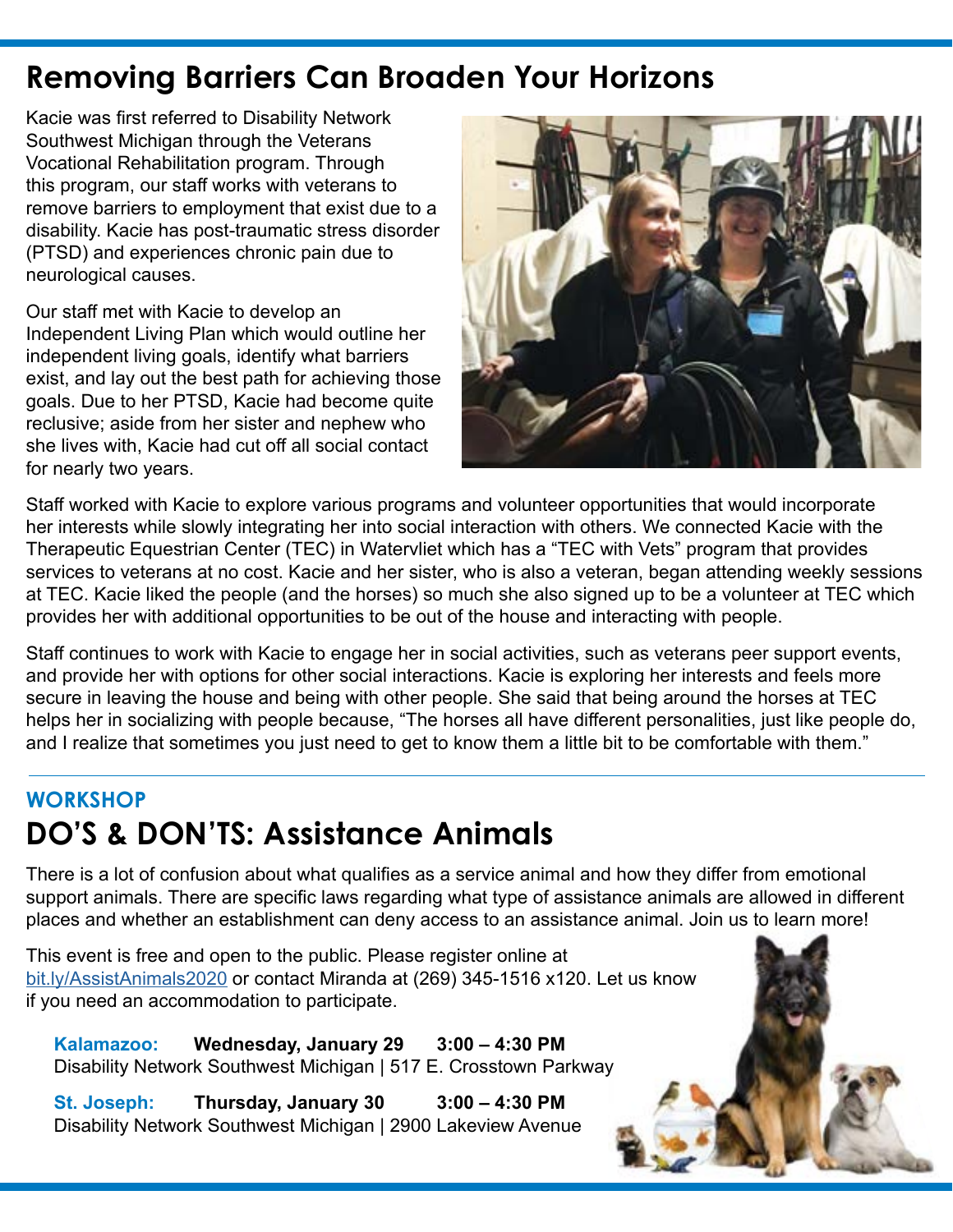### **2020 Census Jobs Available**

The U.S. Census Bureau is recruiting to fill hundreds of thousands of positions across the country to assist with the 2020 Census count.

#### 2020 Census jobs provide:

- $\sqrt{\phantom{a}}$  Great pay
- **Flexible hours**
- **Weekly pay**
- **Paid training**



The U.S. Census Bureau is hiring for a variety of temporary jobs, including census takers, recruiting assistants, office staff, and supervisory staff throughout the United States. Temporary census positions offer the perfect opportunity to earn extra income, while at the same time, helping your community.

#### Upcoming Census Hiring Events

Disability Network Southwest Michigan has organized two census hiring events in our area. This is an opportunity to learn more about census jobs, ask questions, and apply right on the spot! At each of these events you will have access to:

- A recruiter from the Census Bureau who can answer any questions you have about the census jobs available in your area.
- A Social Security Benefits Counselor from Disability Network who will talk about how these jobs could impact your current benefits.
- Laptops on site to apply online for a 2020 Census job.

Space is limited! Please register online in advance at [bit.ly/CensusJobsEvent](http://bit.ly/CensusJobsEvent) or contact Kristen at (269) 345-1516 x119. Let us know if you need an accommodation to participate.

Kalamazoo: Wednesday, January 15 1:30 – 3:00 PM Disability Network Southwest Michigan | 517 E. Crosstown Parkway, Kalamazoo

**Benton Harbor: Thursday, January 16 1:30 – 3:00 PM** Michigan Works! | 499 W. Main Street, Benton Harbor

#### Our Publications:

The LINK is our quarterly newsletter, available in print or emailed in electronic format and is available in alternative format upon request.

Disability Digest is a monthly e-publication focused on the Disability Rights Movement and upcoming Disability Network happenings. Available in electronic format only.

You can sign up online for our publications at [www.dnswm.org](http://www.dnswm.org/resources/publications/); or contact Dale at [abbottd@dnswm.org](mailto:abbottd%40dnswm.org?subject=) or (269) 345-1516 x123. Current and past issues of our publications are available on our website at [www.dnswm.org.](http://www.dnswm.org/resources/publications/)